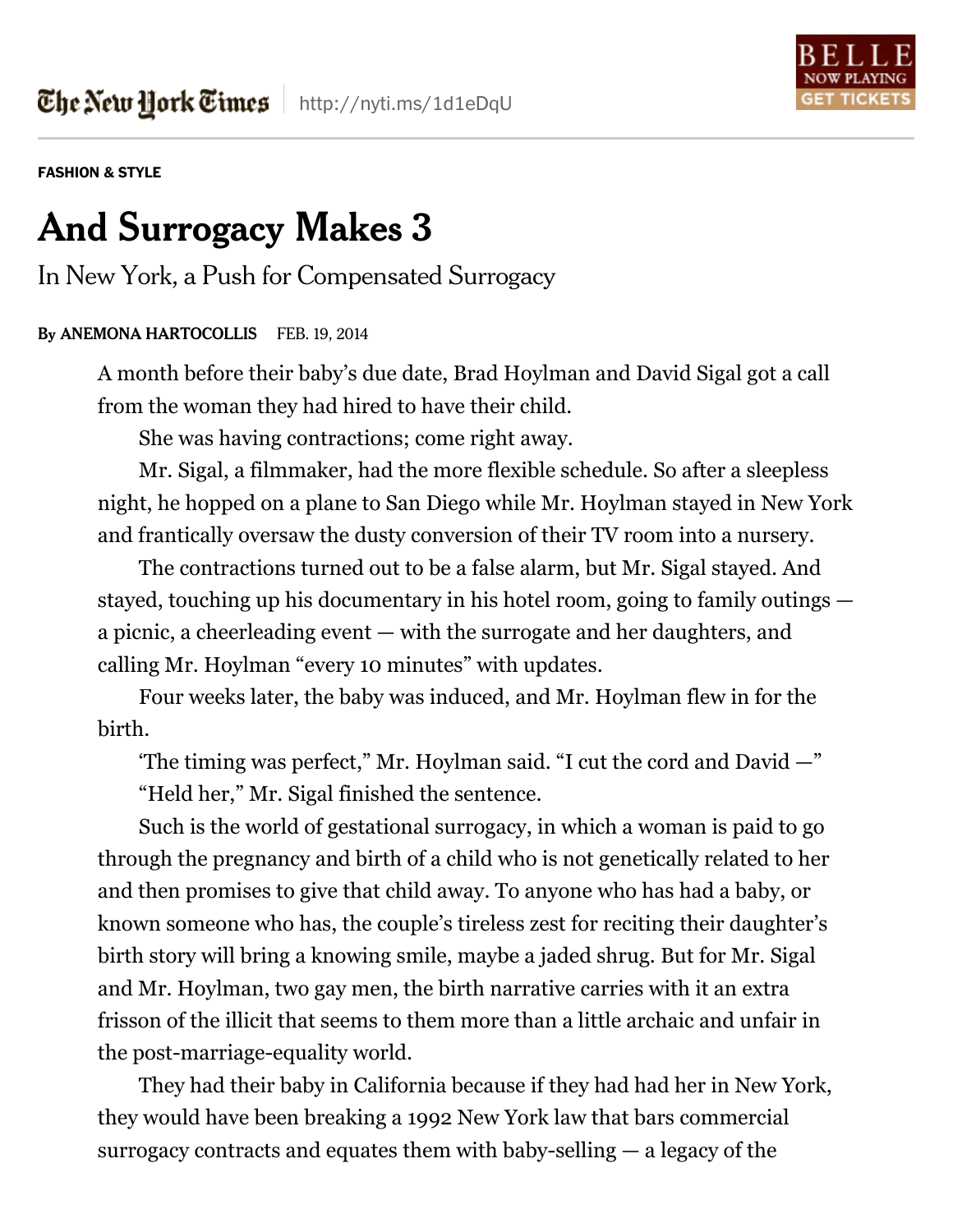notorious Baby M case of the 1980s.

Now Mr. Hoylman, as a novice state senator, is in a position to do something about it. He is the co-sponsor of a proposed law that would overturn the current law and make compensated surrogacy legal in New York State.

Surrogate baby-making has long been a path taken by the affluent and celebrities, partly because it takes good legal advice and money to accomplish. But in recent years, it has been growing among gay men, who in a fundamentally conservative embrace of family values, see having children and building a family as the logical next step after getting married.

"Not to be cliché, but you know how the phrase goes — first comes love, then comes marriage, then comes the baby and the baby carriage," said Allison Steinberg, a spokeswoman for the Empire State Pride Agenda, which has endorsed the bill.

The bill's supporters argue that it makes no sense for New York, which has a large number of fertility clinics, not to mention a flourishing gay community, not to be able to offer commercial surrogacy to those who want it. And they say that making surrogacy more widely available could reduce the exorbitant costs, easily as much as \$100,000 per baby.

In Mr. Hoylman and Mr. Sigal's case, neither of their parents expected them to have children. "Now they think he's a family man," Mr. Sigal said, grinning at his husband.

"It's a funny phrase," Mr. Hoylman said. "This is what it takes for people to relate to you."

Mr. Hoylman says views on his Facebook page spike when he puts up pictures of their daughter, Silvia, now 3, but not when he puts up photographs of him and his husband without her.

The bill's co-sponsors could hardly offer a more perfect vision of the surrogacy constituency. Mr. Hoylman, who took his Senate office last year, represents the heart of gay New York, in the Village, Chelsea and Hell's Kitchen. The Assembly sponsor, Amy Paulin, who actually originated the bill, is from wealthy Scarsdale.

When a constituent approached her on the issue, Ms. Paulin said, she was intrigued because she had had her own fertility issues and was able to conceive her second child only after three years of arduous fertility treatments.

Ms. Paulin still cringes when remembering that people tried to console her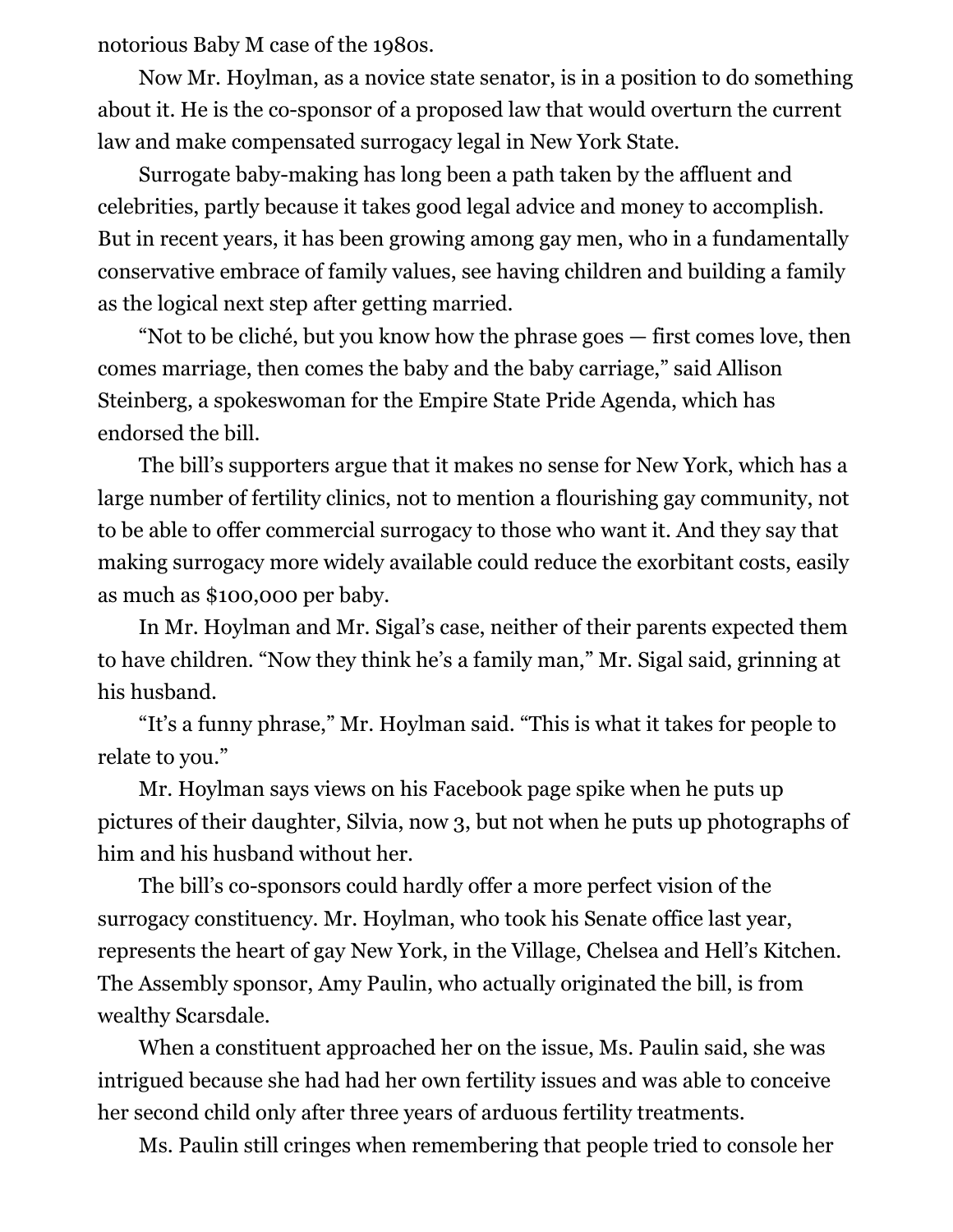by saying, "Well, you already have one," which did not help. "All those remarks, they're ingrained in you," she said. "Any opportunity I would have in my position to help couples have a family would be something I could give back."

Mr. Hoylman asked to be the Senate sponsor, and when she learned he had a daughter, "obviously he was the natural choice," she said. "We're a very strong team."

Surrogate births are a small but growing part of the in vitro fertilization industry. Conservatively, about 1,600 babies a year in the United States are born through gestational surrogacy (which now accounts for almost all surrogacies), more than double the number in 2004, according to the American Society for Reproductive Medicine.

Celebrities who have used surrogates have gone a long way toward normalizing the process. The list is long, including Angela Bassett and Courtney B. Vance, Sarah Jessica Parker and Matthew Broderick, Neil Patrick Harris and David Burtka, Elton John and David Furnish, Nicole Kidman and Keith Urban, and Ricky Martin as a gay single father.

But driven by the law of supply and demand, a first-time egg donor could be paid \$8,000 to \$10,000, and a first-time surrogate \$30,000 and up, bringing the cost of a no-frills contract to \$75,000 to \$120,000 with medical, legal and agency fees.

"You basically have to take out a loan to have a child," Mr. Hoylman said.

Agencies prefer to contract with surrogates who are married with children, because they have a proven ability to have a healthy baby and are less likely to have second thoughts about giving up the child.

Conversely, gay couples are popular among surrogates. "Most of my surrogates want same-sex couples," said Darlene Pinkerton, the owner of A Perfect Match, the agency in San Diego that Mr. Hoylman used. Women unable to become pregnant often go through feelings of jealousy and loss, she said. But with gay men, that is not part of the dynamic, so "the experience is really positive for the surrogate."

Or as her husband, Tom, a third-party reproductive lawyer, put it, "Imagine instead of just having one husband doting on you, you have three guys now sending you flowers."

New York has one of the harshest surrogacy laws in the country, along with Arizona, Indiana, Michigan, Nebraska and the District of Columbia.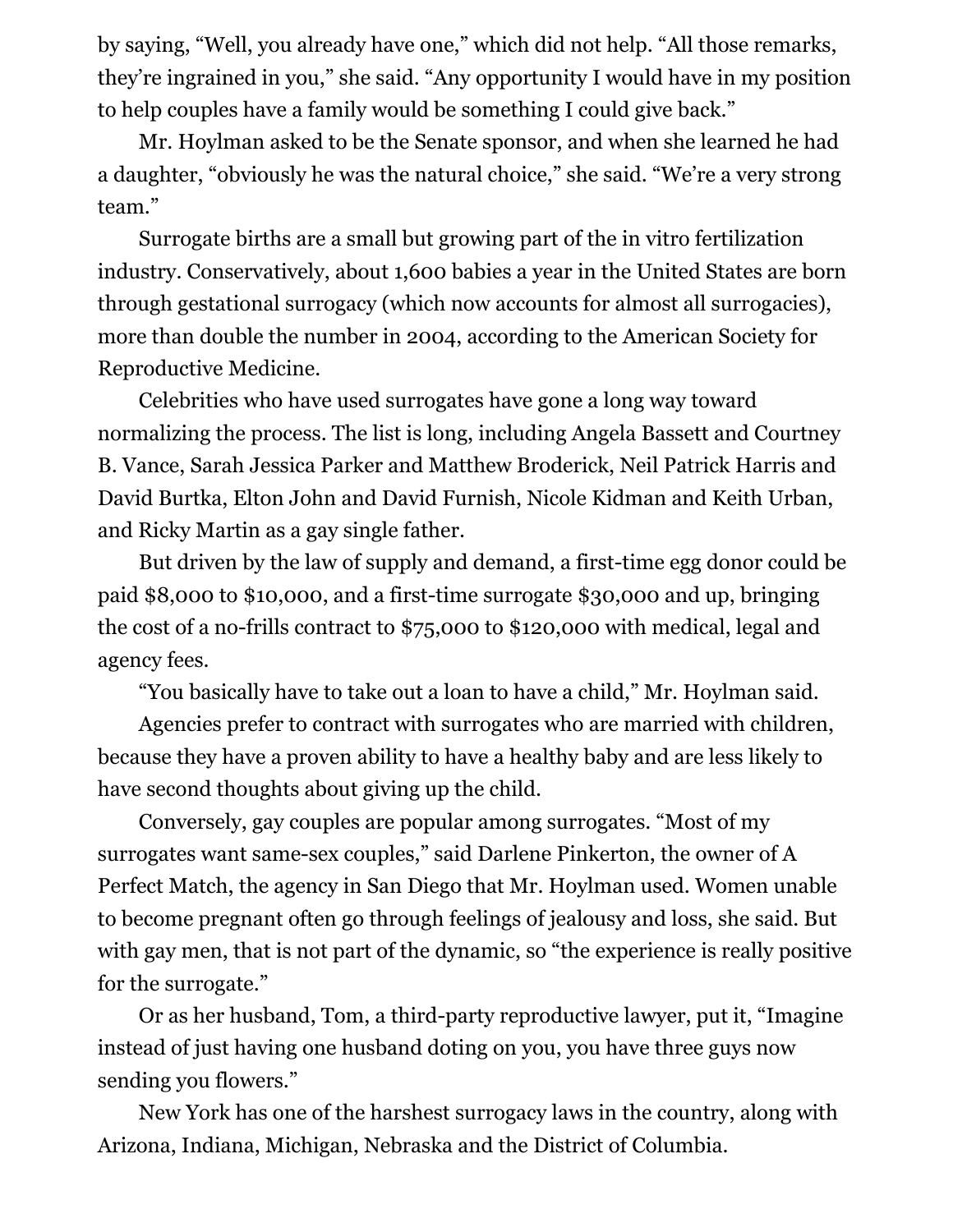"The only thing you can use the contract for is to wallpaper your powder room," said Diane Hinson, a reproductive lawyer and owner of Creative Family Connections, a surrogacy company in Chevy Chase, Md.

It is legal in New York for a volunteer to carry a baby without pay, known as altruistic or compassionate surrogacy. And New Yorkers find ways around the law by shipping frozen embryos to clinics in nearby surrogacy-friendly states — Connecticut, Maryland, Pennsylvania, Massachusetts — for implantation. In New Jersey, paid surrogacy is still considered risky because of case law going back to Baby M. In 2012, Gov. Chris Christie vetoed a law that would have permitted some types of payment, saying he wanted more discussion of such "profound change in the traditional beginnings of a family."

Historically, the legal aversion to surrogacy stems from a sort of Margaret Atwood, "Handmaid's Tale" fear that it lends itself to unnatural social engineering and the subjugation of women. This led to an unusual alliance of feminists, civil libertarians and the Catholic church in the early 1990s, when the New York Catholic Conference joined with the New York Civil Liberties Union and the National Organization for Women to oppose surrogacy.

The Baby M case led to a pioneering court ruling on the validity of a surrogate-mother contract, and its outcome had a strong impact on New York because it played out across the river in New Jersey. Mary Beth Whitehead was a young homemaker with two children, in a rocky marriage to a sanitation worker, when she agreed in 1985 to have another man's baby for \$10,000.

Soon after giving birth, she took the baby to Florida and renounced her fee, saying she wanted to keep the child.

On appeal, the New Jersey Supreme Court restored her parental rights while leaving custody of Baby M with her biological father and his wife. "This is the sale of a child, or at the very least, the sale of a mother's right to her child, the only mitigating factor being that one of the purchasers is the father," the high court said.

Helene Weinstein, the Brooklyn Democratic assemblywoman who sponsored the resulting 1992 New York law, said it sent a message that children should not be "treated as commodities to be bought and sold."

Now Ms. Weinstein is the chairwoman of the assembly judiciary committee, which Ms. Paulin's bill must pass through; she says she is willing to at least reconsider the law.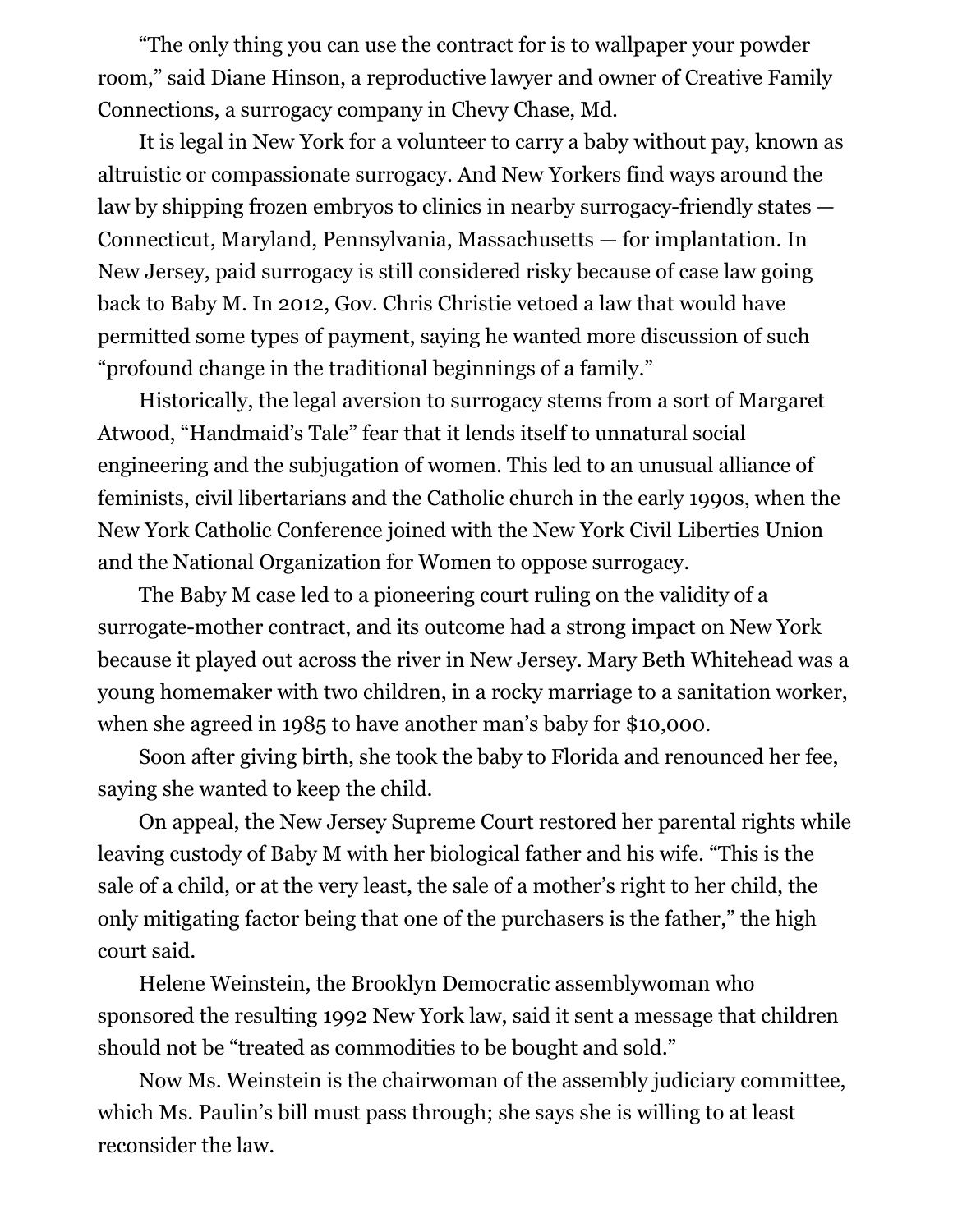"So much has changed since Baby M," said Sonia Ossorio, president of the New York City chapter of the National Organization for Women.

For one thing, Ms. Whitehead was artificially inseminated using her own egg and the prospective father's sperm, a process now disdained as "traditional" surrogacy. Today, the pregnancy would involve a third-party egg, so the surrogate would not be genetically related to the baby.

The new technology has given rise to a whole new language — gestational carrier, instead of surrogate mother, "intended parents," "collaborative reproduction."

Instead of bonding with the baby, "the gestational carrier bonds to the parents, and that's what we want to have happen," Ms. Hinson said. "That's the key — that it's somebody else's child. These women, they just renew your faith in womankind."

In a nod to the baby-selling concerns of the Baby M case, Mr. Hoylman and Ms. Paulin's proposed law says that the gestational carrier would be paid for her services, not for giving up parental rights to a baby.

It also addresses potential concerns about social engineering, forbidding contracts to tie payment to the characteristics of the donor or the child.

Mr. Hoylman, now 48, and Mr. Sigal, 47, had not planned to have children. "But there comes a point when we were in our early 40s: well, what else is there?" Mr. Sigal said. "We were shocked that you couldn't do surrogacy in New York."

"It was also surprising that it was so readily available in California," Mr. Hoylman said, in the singsong back and forth of their conversations.

They toyed with the idea of finding a female friend to have their baby, but most of them were past prime childbearing age, they said, and anyway, it seemed emotionally fraught.

They settled the quandary of who should be the biological father by each contributing sperm and choosing not to know whose DNA prevailed.

"The amazing thing about the California law is that both my husband and I are on the birth certificate as the parents," Mr. Hoylman said, which would also happen in New York under the proposed law.

Sitting in their apartment near Washington Square, with Silvia bouncing around in a tutu, they joked about the hazards of being the child of two gay men. "She's going to hear a lot of musicals in her life," Mr. Hoylman said. They have